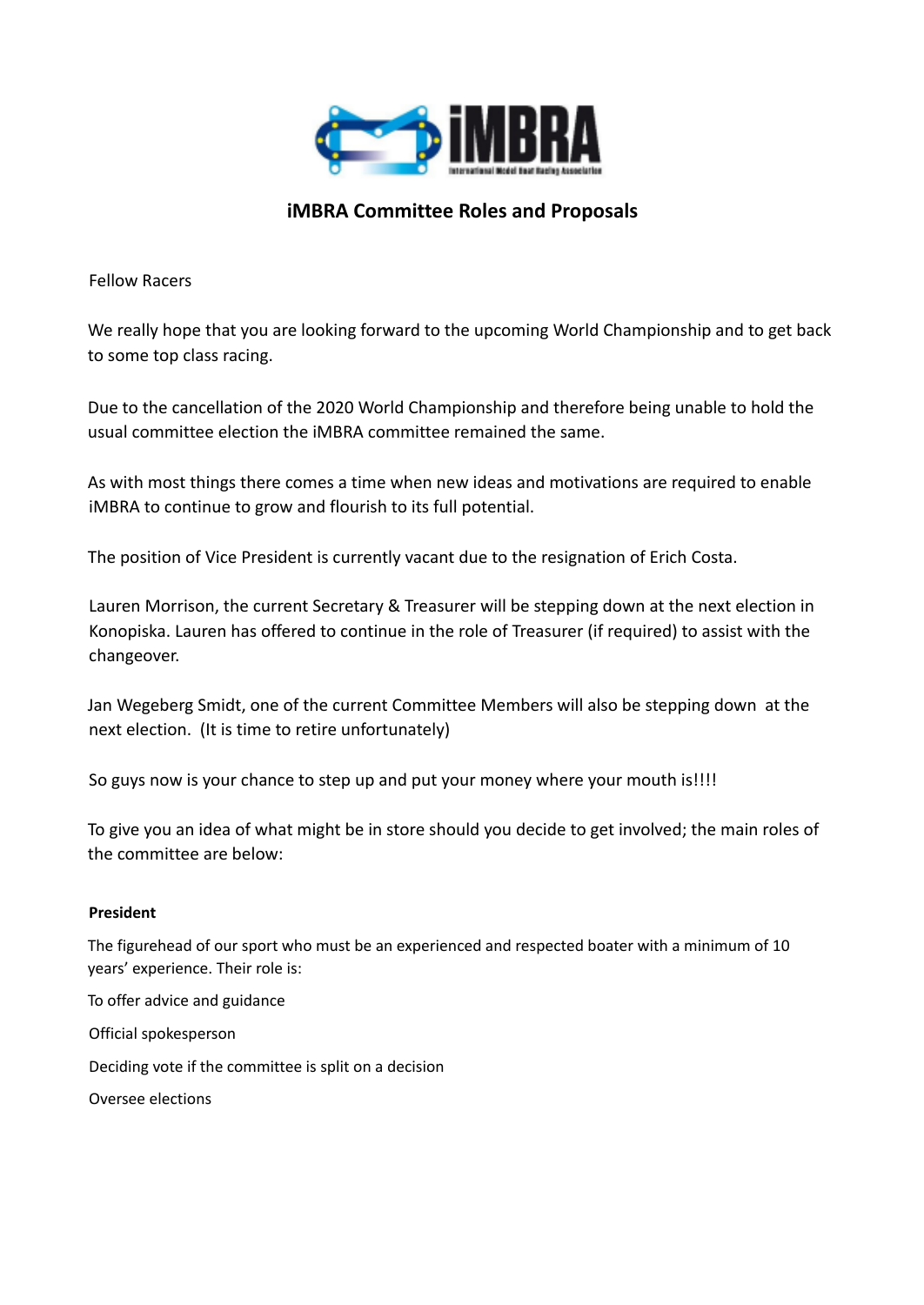### **Vice President**

To stand in when the President is unavailable To promote iMBRA and help to develop new ideas that will improve our sport To offer advice and guidance To assist with carrying out the roles specified under the General Committee Member section

#### **Secretary**

Point of contact for general enquiries Maintain admin and paperwork Collate member proposals Update rules Maintain and organise the judge's examinations Organise medals and certificates for World Championships Support host countries as required; collating entries, organise volunteers etc

## **Treasurer (Non-voting role)**

Issuing membership invoices Recording and paying expenses Filing the annual accounts Producing a profit and loss account and balance sheet for public viewing Budgeting for running costs

#### **General Committee Member (3 x committee member roles)**

Update the iMBRA league results Promote iMBRA Discuss and implement members ideas Source locations for future World & European Championships Source sponsorship for World & European Championships Support host countries as required; assisting to organise volunteers Maintain the European & World Championship winners list Advise on issues affecting our sport Offer support and advice to iMBRA league events